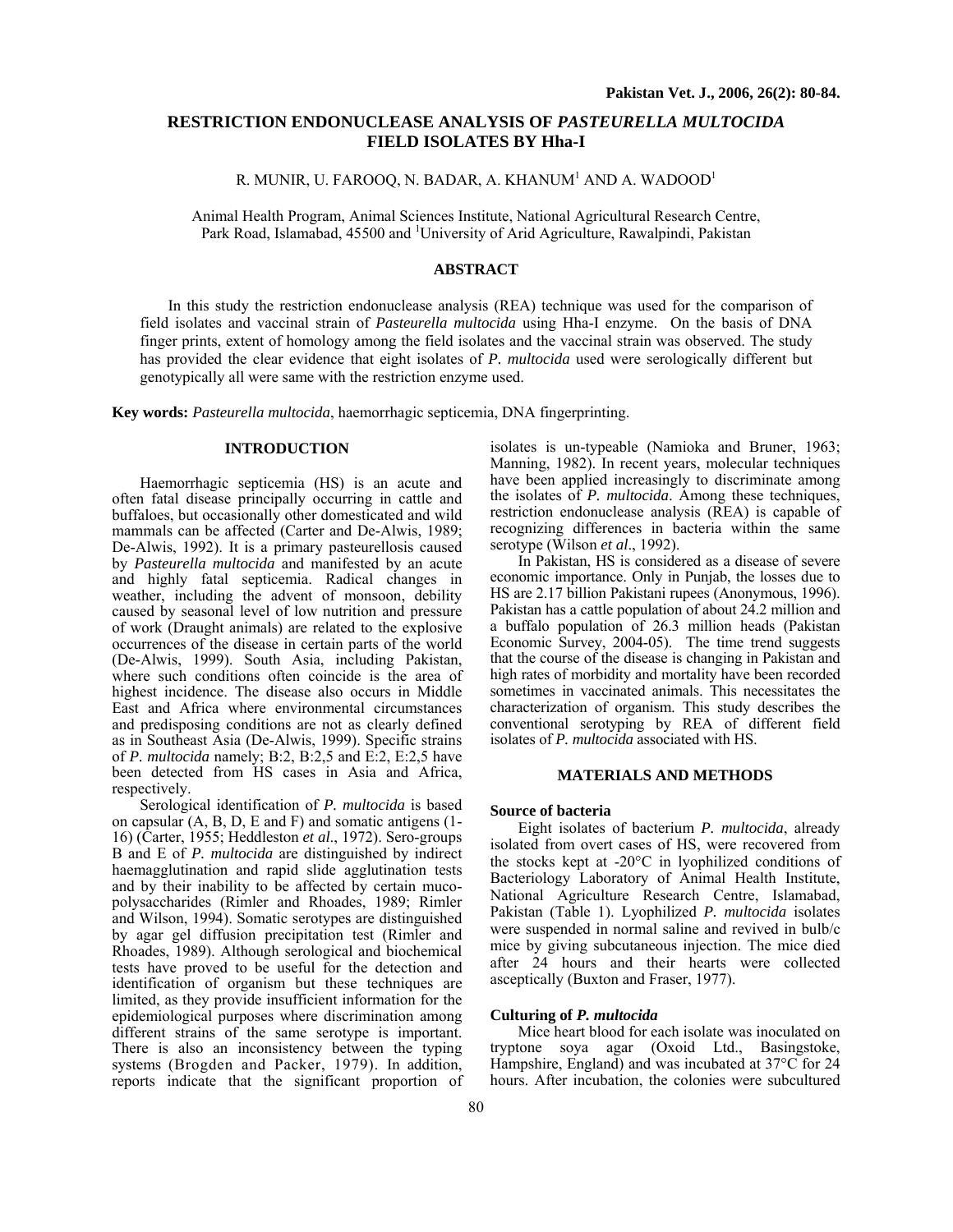**Table 1: Source of various isolates** 

| Isolate | <b>Locality</b>                       |
|---------|---------------------------------------|
| No.     |                                       |
| I       | Veterinary clinic, Khushab            |
| Н       | Veterinary Research Institute, Lahore |
| Ш       | Veterinary clinic, Peshawar           |
| IV      | Veterinary clinic, Sheikhupura        |
| V       | Veterinary clinic, Islamababad        |
| VI      | Veterinary clinic, Gilgit             |
| VН      | Veterinary clinic, Qadirabad          |
|         | Veterinary clinic, Karachi            |

for the purity. The bacteria from the purified colonies were confirmed morphologically and biochemically using "API 20<sup>®</sup> NE" kit (BioMérieux, Inc, Durham, USA), as described earlier (Wilson *et al*., 1993).

### **Sero-typing of the isolates**

Rapid slide agglutination test was performed by using capsular type B antiserum for the capsular sero typing of the isolates. The capsular type B antiserum was obtained from National Veterinary Laboratories, Ames, Iowa, USA, (Hudson, 1959). For the somatic serotyping of the isolates, core antigen was extracted and the isolates were tested against the reference antigen by AGPT (Heddleston *et al*., 1972).

### **DNA fingerprinting**

*P. multocida* isolates were grown in brain heart infusion broth at 37°C for 24 hours. An amount of 1 ml culture was centrifuged in eppendorf tube at 16,000 g for 2 minutes and the supernatant was poured off. The process was repeated four times to pellet down more cells in the same eppendorf tube.

These cells were suspended in 1 ml of Tris-EDTA (TE) buffer and re-centrifuged at 16,000 g for 2 minutes. The supernatant was poured off except for 50-75 ul of it. TE buffer (350 ul) was added to the cells and vortexed until the cells were completely suspended. A 150 ul lysozyme (Sigma, St-Louis, USA) was added and mixed. The tubes were placed on ice for 30 minute and white clumping appeared in the tube. Sodium dodecyl sulfate (10%, 40 ul) was added in the tube and mixed until suspension was cleared. Then 8 ul of RNase (Sigma, St-Louis, USA) was added and mixed till the precipitate in the tube cleared away. Then 60 ul of proteinase K (Sigma, St-Louis, USA) was added and mixed.

The tubes were incubated at 37°C for one hour in water bath. An amount of 0.8 ml of TE saturated phenol was added and mixed till the mixture turned white. It was then centrifuged at 13,000 rpm for 2 minutes. Aqueous phase (600 ul) was taken out and transferred into a clean eppendorf tube. Then 0.8 ml of chloroform/isoamyl alcohol was added to the new tube, the tube contents were mixed and again centrifuged at 13,000 rpm for 2 minutes. A 375 ul of aqueous layer was removed and taken in a tube having 75 ul of sodium acetate and mixed by gentle pipetting. Then 1 ml of Ice-cold ethanol (95%) was added in the tube. After inverting the tube 5 or 6

times, the mixture was left at -20°C overnight and centrifuged at 12,000 rpm for 10 minutes. The supernatant was decanted, pellet obtained was air dried, re-dissolved in 100 ul of double distilled water and stored at -20°C (Wilson *et al*., 1993).

### **Restriction Endonuclease Analysis**

The purified DNA samples from eight different isolates were subjected to REA. These DNA samples were digested with Hha-I Endonuclease (Invetrogen™, USA) and subjected to electrophoresis in 0.8% agarose gel at 100 V and 30 mA. Buffer used in electrophoresis was 0.5% tris boric acid ethylenediamine tetraacetic acid. A Hind III digest of lambda phage (Sigma, St-Louis, USA) was used as standard for the comparison of fingerprint profiles. The gel was stained with ethidium bromide for 15 minutes with constant shaking. The gel was rinsed once with distilled water and was photographed in the presence of UV illuminance (Wilson *et al*., 1992).

### **RESULTS AND DISCUSSION**

Morphologically, all the isolates were Gram negative coccobacilli. Bio-chemically, all the isolates reduced nitrate, decomposed tryptophan and produced oxidase. Negative results were shown by the isolates for the glucose acidification, hydrolosis of gelatin and asculin. The isolates were also negative for the presence of β-glactosidase in AUX medium (Table 2).

The results obtained from all the tests were transformed into a numerical data by filling up the result sheet, which was 3000 004. This value was checked in the analytical profile index. The value corresponded to *P. multocida* with a 93 percent identification that was considered as a good identification. API 20®NE identification system was found to be an effective and rapid method of biochemical characterization of the isolates and has been used in the previous studies with *P. multocida*. Its disadvantage is lack of consistency among the percentage of identification e.g., 100 percent was found for *P. multocida* sub species septica (Boerlin *et al*., 2000), 96.9 percent was observed for *P. pneumotropica* (Frebourg *et al*., 2002) using API 20®NE system. Difference of serotype is basis for this variation. Metabolic activity of isolates of the similar serogroups may be different, resulting in variation in identification. In addition, API  $20^{\circ}$ NE and API  $20^{\circ}$ E also give different identification percentage even for the same organism.

*Pasteurella multocida* isolates were typed for their capsular antigen by rapid slide agglutination test. HS in cattle, buffalo and other animals like deer and elk have been associated with *P. multocida* Carter's serogroup B (Carter, 1955; Aalbaek *et al*., 1999). All the isolates showed agglutination against serotype B. For the somatic typing of the isolates, core antigen was extracted and tested against the reference antigen by AGPT, using method described by Heddleston *et al*. (1972). Five of the eight isolates designated as II, IV, VI, VII and VIII isolated from VRI Lahore,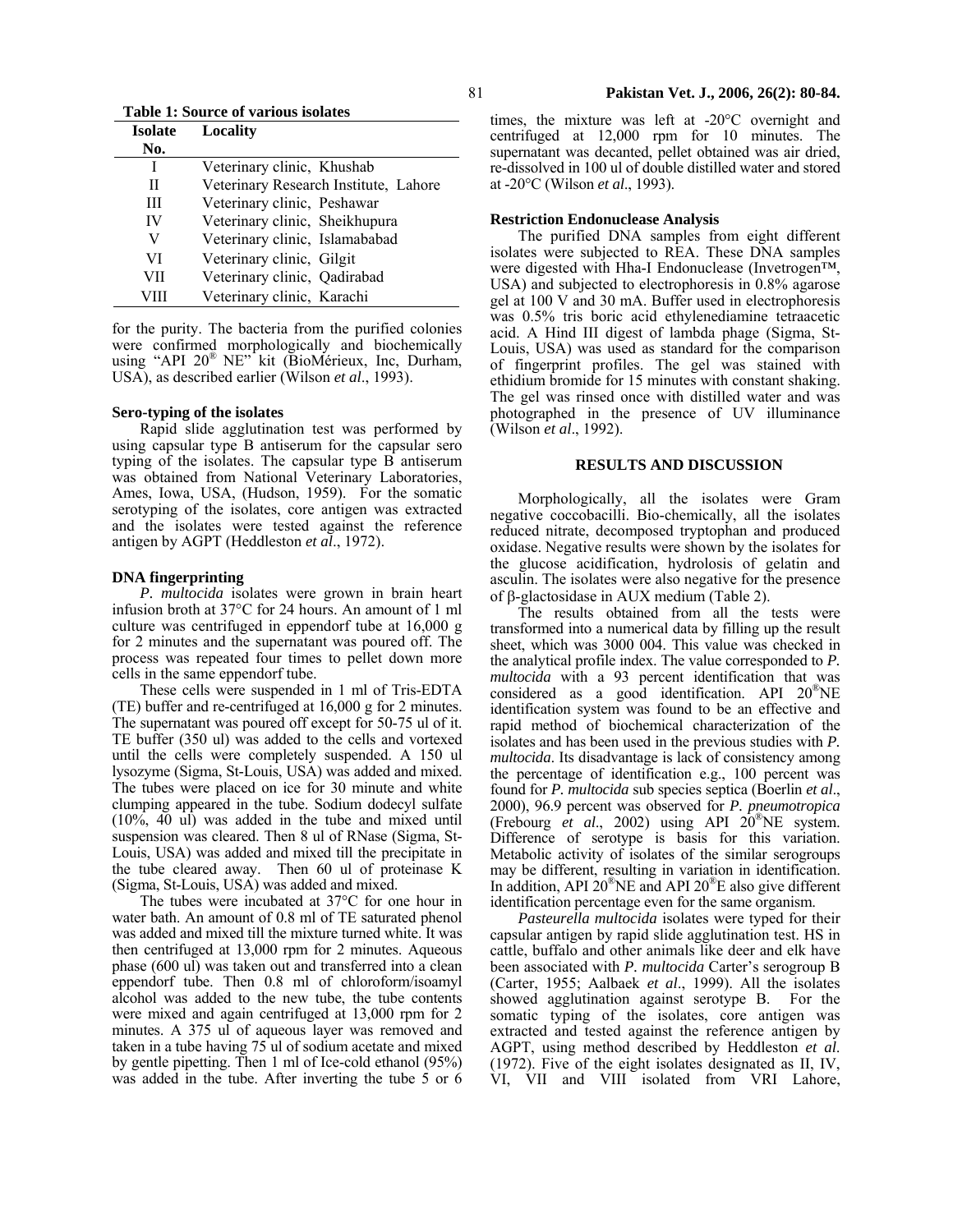| Test No.                      | <b>Biochemical</b> | <b>Reactions</b>      | <b>Isolates</b> |              |        |        |        |        |        |             |
|-------------------------------|--------------------|-----------------------|-----------------|--------------|--------|--------|--------|--------|--------|-------------|
|                               | tests              |                       | I               | $\mathbf{I}$ | III    | IV     | V      | VI     | VII    | <b>VIII</b> |
| 1.                            | NO <sub>3</sub>    | Reduction of nitrates | $+$             | $+$          | $+$    | $+$    | $^{+}$ | $+$    | $+$    | $^{+}$      |
| 2.                            | <b>TRP</b>         | Indole reduction      | $^{+}$          | $+$          | $^{+}$ | $+$    | $^{+}$ | $^{+}$ | $^{+}$ | $^{+}$      |
| 3.                            | GLU                | Acidification         | -ve             | -ve          | $-ve$  | -ve    | $-ve$  | $-ve$  | $-ve$  | $-ve$       |
| 4.                            | ADH                | Arginin dihydrolase   | -ve             | -ve          | $-ve$  | -ve    | $-ve$  | $-ve$  | $-ve$  | -ve         |
| 5.                            | <b>URE</b>         | Urease                | -ve             | -ve          | $-ve$  | -ve    | $-ve$  | -ve    | $-ve$  | -ve         |
| 6.                            | <b>ESC</b>         | Esculin hydrolysis    | -ve             | -ve          | $-ve$  | -ve    | $-ve$  | -ve    | -ve    | -ve         |
| 7.                            | <b>GEL</b>         | Gelatin hydrolysis    | -ve             | -ve          | $-ve$  | -ve    | $-ve$  | -ve    | $-ve$  | $-ve$       |
| 8.                            | <b>PAC</b>         | Phenyl acetate        | -ve             | -ve          | $-ve$  | -ve    | $-ve$  | -ve    | -ve    | -ve         |
| <b>Assimilation of sugars</b> |                    |                       |                 |              |        |        |        |        |        |             |
| 9.                            | <b>PNPG</b>        | $\beta$ -glactosidase | -ve             | -ve          | $-ve$  | $-ve$  | $-ve$  | -ve    | $-ve$  | -ve         |
| 10.                           | GLU                | Glucose               | -ve             | -ve          | -ve    | -ve    | $-ve$  | -ve    | -ve    | -ve         |
| 11.                           | <b>ARA</b>         | Arabinose             | $-ve$           | -ve          | $-ve$  | $-ve$  | $-ve$  | -ve    | $-ve$  | $-ve$       |
| 12.                           | <b>MNA</b>         | Mannose               | -ve             | -ve          | -ve    | -ve    | $-ve$  | -ve    | -ve    | -ve         |
| 13.                           | <b>MAN</b>         | Mannitol              | -ve             | -ve          | $-ve$  | -ve    | $-ve$  | $-ve$  | -ve    | -ve         |
| 14.                           | <b>NAG</b>         | N-acetyl glucosamine  | -ve             | -ve          | $-ve$  | -ve    | $-ve$  | -ve    | -ve    | $-ve$       |
| 15.                           | <b>MAL</b>         | Maltose               | -ve             | -ve          | $-ve$  | -ve    | $-ve$  | -ve    | -ve    | $-ve$       |
| 16.                           | <b>GNT</b>         | Gluconate             | -ve             | -ve          | $-ve$  | -ve    | $-ve$  | $-ve$  | -ve    | $-ve$       |
| 17.                           | CAP                | Caprate               | -ve             | -ve          | -ve    | -ve    | -ve    | -ve    | -ve    | -ve         |
| 18.                           | ADI                | Adipate               | -ve             | -ve          | $-ve$  | -ve    | $-ve$  | -ve    | -ve    | $-ve$       |
| 19.                           | MLT                | Malate                | -ve             | -ve          | $-ve$  | -ve    | $-ve$  | -ve    | -ve    | $-ve$       |
| 20.                           | <b>CIT</b>         | Citrate               | -ve             | -ve          | $-ve$  | -ve    | $-ve$  | -ve    | $-ve$  | -ve         |
| 21.                           | ОX                 | Cytochrome oxidase    | $^{+}$          | $^{+}$       | $^{+}$ | $^{+}$ | $^{+}$ | $^{+}$ | $^{+}$ | $^{+}$      |

**Table 2: Biochemical characteristic of** *Pasteurella multocida* **field isolates** 

Sheikupura, Gilgit, Qadirabad and Karachi, respectively, gave positive results with reference strain 2 and 5, while the remaining isolates I, III and V from Khushab, Peshawar and Islamabad, respectively, did not react with the antisera 5 (Table 3).

*Pasteurella multocida* is identified from its somatic and capsular antigens. Isolates identified as 2,5 could belong to any of the 5 capsular groups. Detection of

| Table 3: Sertypes of P. multocida field isolates |  |
|--------------------------------------------------|--|
|--------------------------------------------------|--|

| <b>Isolate</b><br>No. | Locality           | Capsular type<br>(Rapid slide<br>agglutination<br>test) | Somatic<br>serotype<br>(AGPT) |
|-----------------------|--------------------|---------------------------------------------------------|-------------------------------|
| I                     | Veterinary clinic, | B                                                       | 2                             |
|                       | Khushab            |                                                         |                               |
| Π                     | Veterinary         | B                                                       | 2,5                           |
|                       | Research           |                                                         |                               |
|                       | Institute, Lahore  |                                                         |                               |
| Ш                     | Veterinary clinic, | B                                                       | 2                             |
|                       | Peshawar           |                                                         |                               |
| IV                    | Veterinary clinic, | B                                                       | 2,5                           |
|                       | Sheikhupura        |                                                         |                               |
| V                     | Veterinary clinic, | B                                                       | $\overline{2}$                |
|                       | Islamababad        |                                                         |                               |
| VI                    | Veterinary clinic, | B                                                       | 2,5                           |
|                       | Gilgit             |                                                         |                               |
| VII                   | Veterinary clinic, | В                                                       | 2,5                           |
|                       | Oadirabad          |                                                         |                               |
| VIII                  | Veterinary clinic, | B                                                       | 2,5                           |
|                       | Karachi            |                                                         |                               |

somatic antigens was done by somatic antisera prepared and evaluated with reference somatic strains. Isolates expressing multiple somatic antigens can mislead the diagnosticians and research scientists.

Serological identification depends on factors like production of anti sera, problems of cross reactivity and variation in immunological responses between animals. These factors pose problem for standardization. Still serotyping procedures are important for diagnostic point of view. Conventionally, both somatic and capsular serotypings are done before protein profiling. During studies like expression of iron regulated outer membrane proteins, analysis of protein patterns of *P. multocida* which are used to differentiate the strains require specification of the serotype first (Ruffalo *et al*., 1997; Kedrak and Opacka, 2002).

All the isolates were found to be Gram-negative coccobacilli after the Gram's staining and *P. multocida* was confirmed by API 20<sup>®</sup>NE. Rapid slide agglutination test was performed for typing the isolates for their capsular antigen. All the isolates showed agglutination with the serum raised against serotype B and after the analysis all the isolates were designated as capsular type B. The results of the present study have been found in correlation with the previous studies where HS in cattle, buffaloes and in some other mammals like deer and elk have been associated with *P. multocida* Carter's serotype B (Carter, 1955; Aalbaek *et al*., 1999).

Serological identification depends on factors like production of antisera, problem of cross reactivity and variation in immunological responses between animals.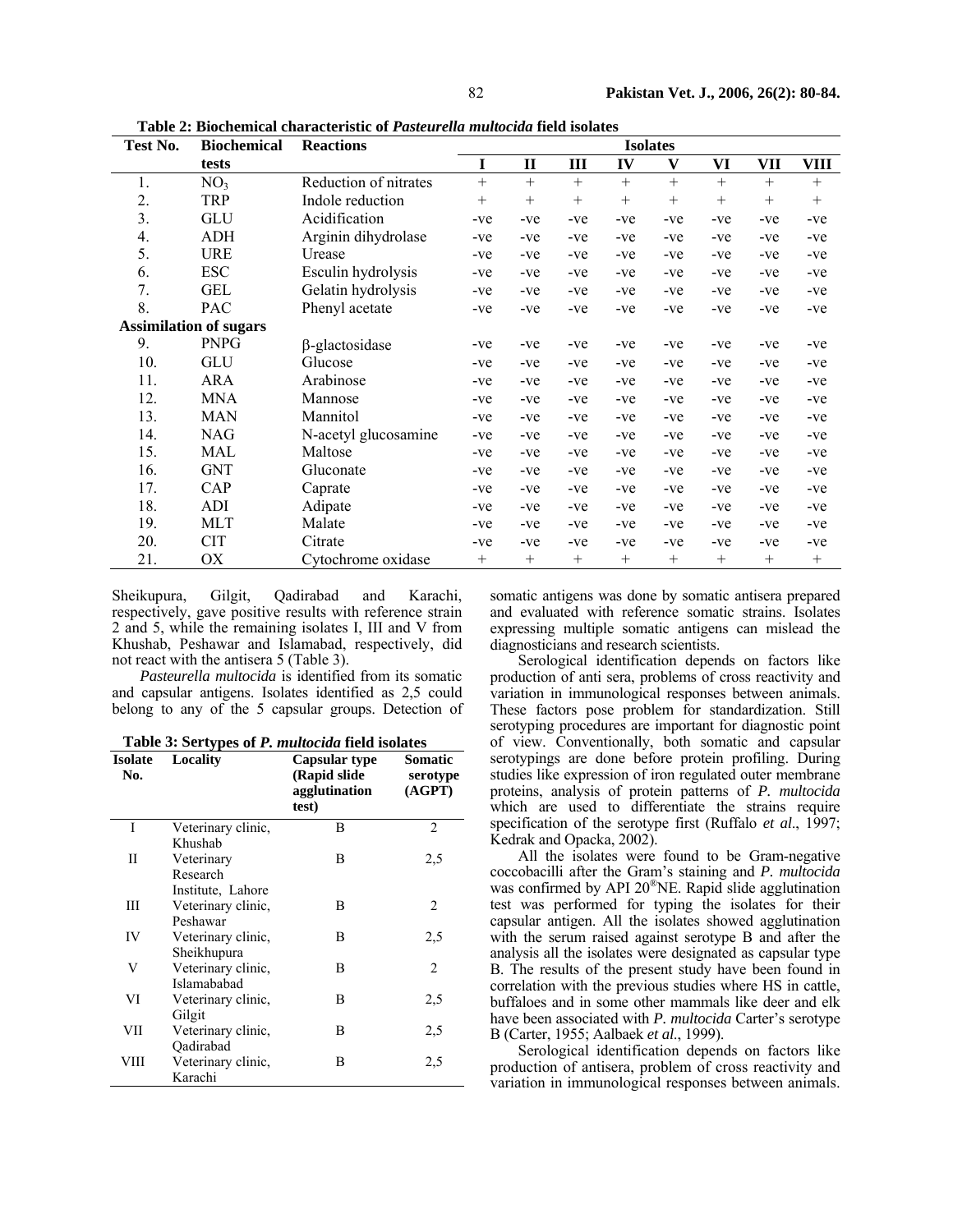These factors, therefore, cause a problem of standardization. However, the serotyping procedures are important from diagnostic point of view. There are various reports where both capsular and somatic serotypings have already been performed prior to molecular characterization. Molecular studies including DNA fingerprinting, ribotyping or even PCR, which are used to differentiate the strains, require specification of the serotype first (Harel *et al*., 1990; Wilson *et al*., 1992, 1993; Townsend *et al*., 1998; Aalbaek *et al*., 1999; Amonsin *et al*., 2002). Therefore, after serotyping, this study was extended to DNA fingerprinting.

# **Comparison of DNA fingerprints profiles**

Each of the somatic serotypes of *P. multocida* produced fingerprint profile upon digestion with Hha I. A previous study showed that REA with Hha-I endonuclease could discriminate among isolates of the serogroup B of *P. multocida* that can cause HS (Wilson *et al.,* 1992). The current study, with different isolates of *P. multocida* obtained from different localities of Pakistan, showed that REA with Hha-I endonuclease could result in better discrimination among these bacteria.

All serotype B:2 fingerprint profiles were characterized by two tailing bands at  $\sim$ 8.4-6 kb after digestion with Hha-I endonuclease and electrophoresis. A profile characterized by these particular bands has not been seen in any other *P. multocida* serotype isolated with the same endonuclease and thus, like the ability to produce hyaluronidase, may constitute another property that can be used as a diagnostic test to recognize members of the B:2 serotype. As determined by percentage similarity of the fingerprint profiles, the B:2 serotype constituted a more homogeneous cluster than that seen with the other HS serotypes tested (B:3,B:4 and B:3,4) (Rimler, 2000).

Hha-I yielded fingerprint profiles that were most easily and best distinguished, therefore, all primary digestion studies were done with this endonuclease (Wilson *et al*., 1992). In this study, DNA fingerprinting was examined as a possible method for further differentiation of strains. DNA fingerprinting has been used frequently for characterization of bacterial DNA. The efficiency and timeliness of DNA extraction and precipitation are commonly encountered problems. REA is a sensitive and relatively uncomplicated method of DNA fingerprinting that directly detects differences between strains of *P. multocida* which appear similar by traditional serotyping methods. Detection of differences with a small number of strains can be accomplished without much difficulty by visual comparison of profiles within a gel (Rimler, 2000).

Data obtained in this study have provided the clear evidence that eight isolates of *P. multocida* used were serologically different but genotypically these all were same with the restriction enzyme used. These results have been confirmed by the previous studies where both B:2 and B:2,5 were associated with HS and did not

show any difference in their DNA fingerprint profiles (Wilson *et al*., 1992, 1993).

These results, therefore, suggest that the study should be extended by using more restriction enzymes to get unique DNA fingerprint profile to make sure the genotyping of the isolates and carrying similar studies by including more *P. multocida* isolates from areas that are severely affected by HS. Further efforts in getting unique genotypic profiles for HS causing isolates will certainly help in establishing the basis for selection for a better vaccinal *P. multocida* strain, thus overcoming this fatal disease in promising way.

Restriction endonuclease analysis, in combination with the conventional serotyping, could be a powerful tool for strain differentiation. It can be of great importance in epidemiological research that may lead to overcome HS.

### **REFERENCES**

- Aalbaek, B., L. Eriksen, R. B. Rimler, R. S. Leifsson, A. Basse, T. Christiansen and E, Erisen, 1999. Typing of *Pasteurella multocida* from haemorrhagic septicemia in Danish fallow deer (*Dama dama*). Acta Pathol., Microbiol. et Immunol. Scand., 107(10): 913-920.
- Amonsin, A., J. F. X. Wellehan, L. L. Li, J. Laber and V. Kapur, 2002. DNA fingerprinting of *Pasteurella multocida* recovered from avian sources. J. Clin. Microbiol., 40(8): 3025-3031.
- Anonymous, 1996. Economic analysis and survey planning. In: Epidemiological Survey, Punjab, 1994. Pak. German Bilateral Technical Cooporation, Directorate of Planning and Evaluation, Department of Livestock and Dairy Development, Punjab, Lahore, Pakistan, pp: 4-5.
- Boerlin, P., H. H. Siegrist, A. P. Burnens, P. Kuhnert, P. Mendez, G. Prĕtat, R. Lienhard and J. Nicolet, 2000. Molecular identification and epidemiological tracing of *Pasteurella multocida* meningitis in baby. J. Clin. Microbiol. 38(3): 1235-1237.
- Brogden, K. A. and R. A. Packer, 1979. Comparison of *Pasteurella multocida* serotyping system. Am. J. Vet. Res., 40: 1332-1335.
- Buxton, A. and G. Fraser, 1977. Animal Microbiology. Blackwell Scientific Publications Ltd. Oxford. London, UK.
- Carter, G. R., 1955. Studies on *Pasteurella multocida.* I. A haemagglutination test for identification of serological types. Am. J. Vet. Res., 16: 481-484.
- Carter, G. R. and M. C. L. De-Alwis, 1989. Haemorrhagic septicemia. In: Adlam, C. and J. M. Rutter, (eds). *Pasteurella* and Pasteurellosis, Academic Press, London, UK, pp: 131-160.
- De-Alwis, M. C. L., 1992. Haemorrhagic septicemia- a general review. Br. Vet. J., 148: 99-112.